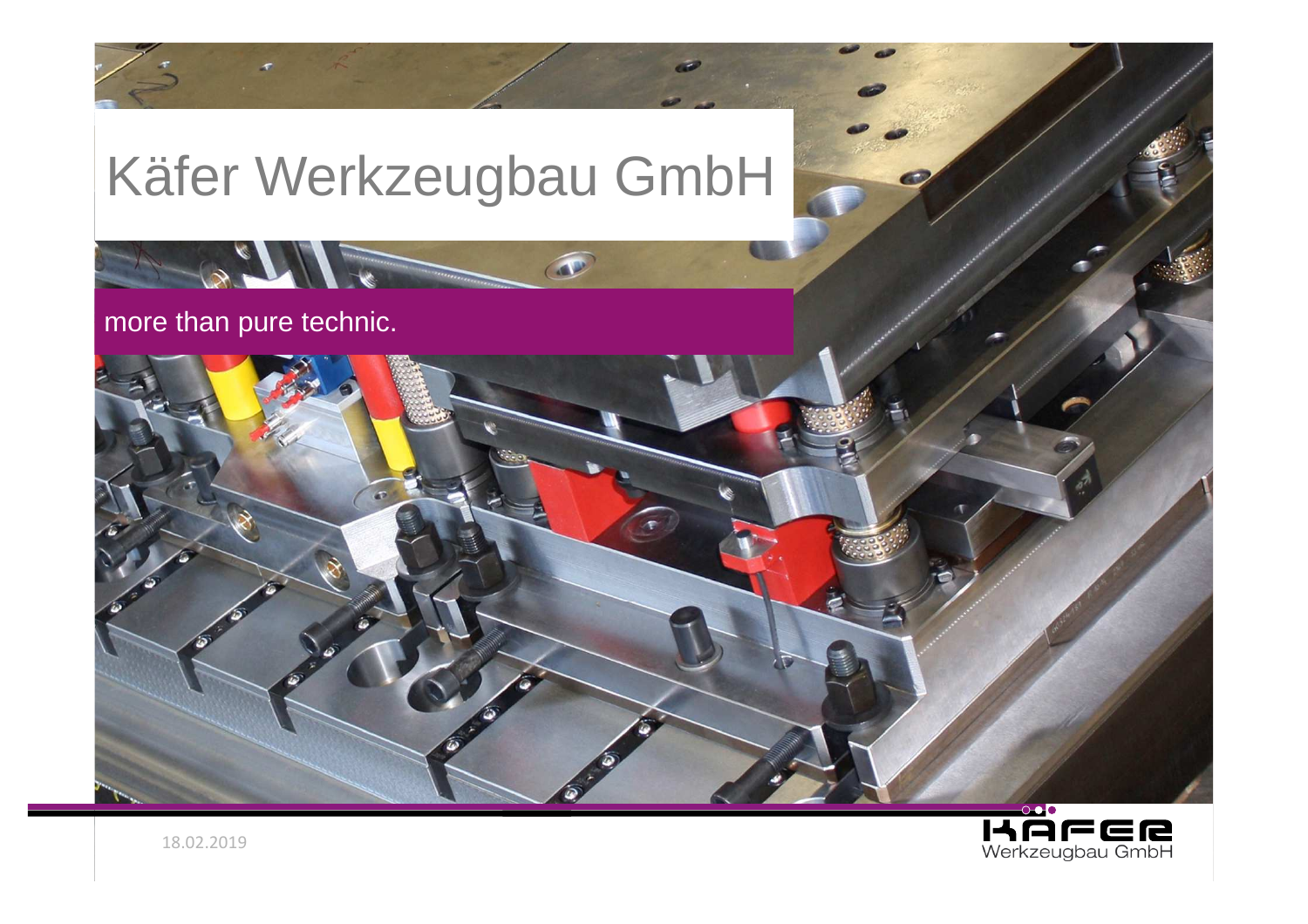



- $\bullet$ Employees
- $\bullet$ **Quality**
- Technical competence related to tools
- $\bullet$ Technical process competence
- $\bullet$ **Products**
- Construction
- $\bullet$ **Machinery**
- Contact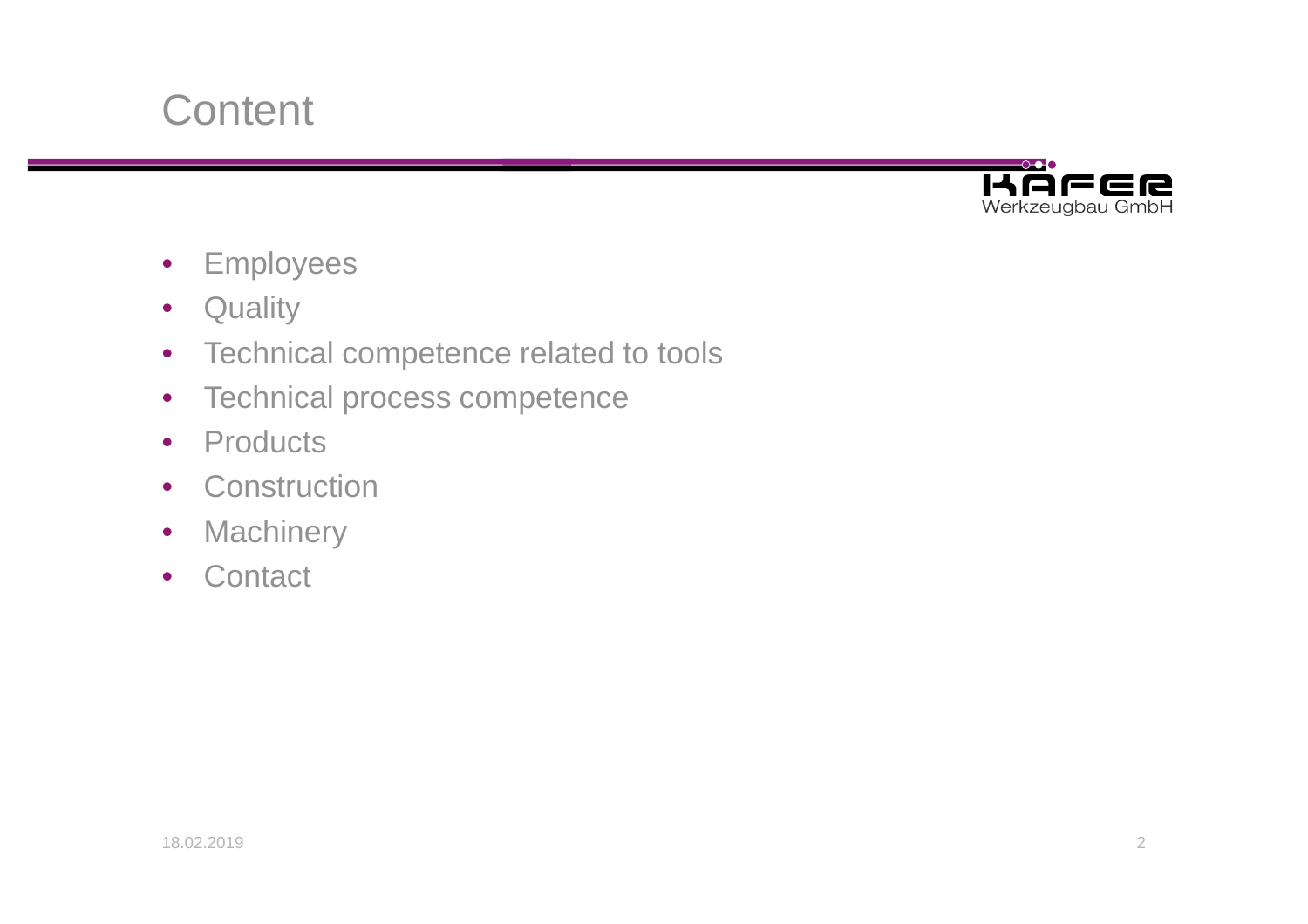

# **KÄFER WERKZEUGBAU GMBH**

 $\bullet$ 

 $32.81$ 

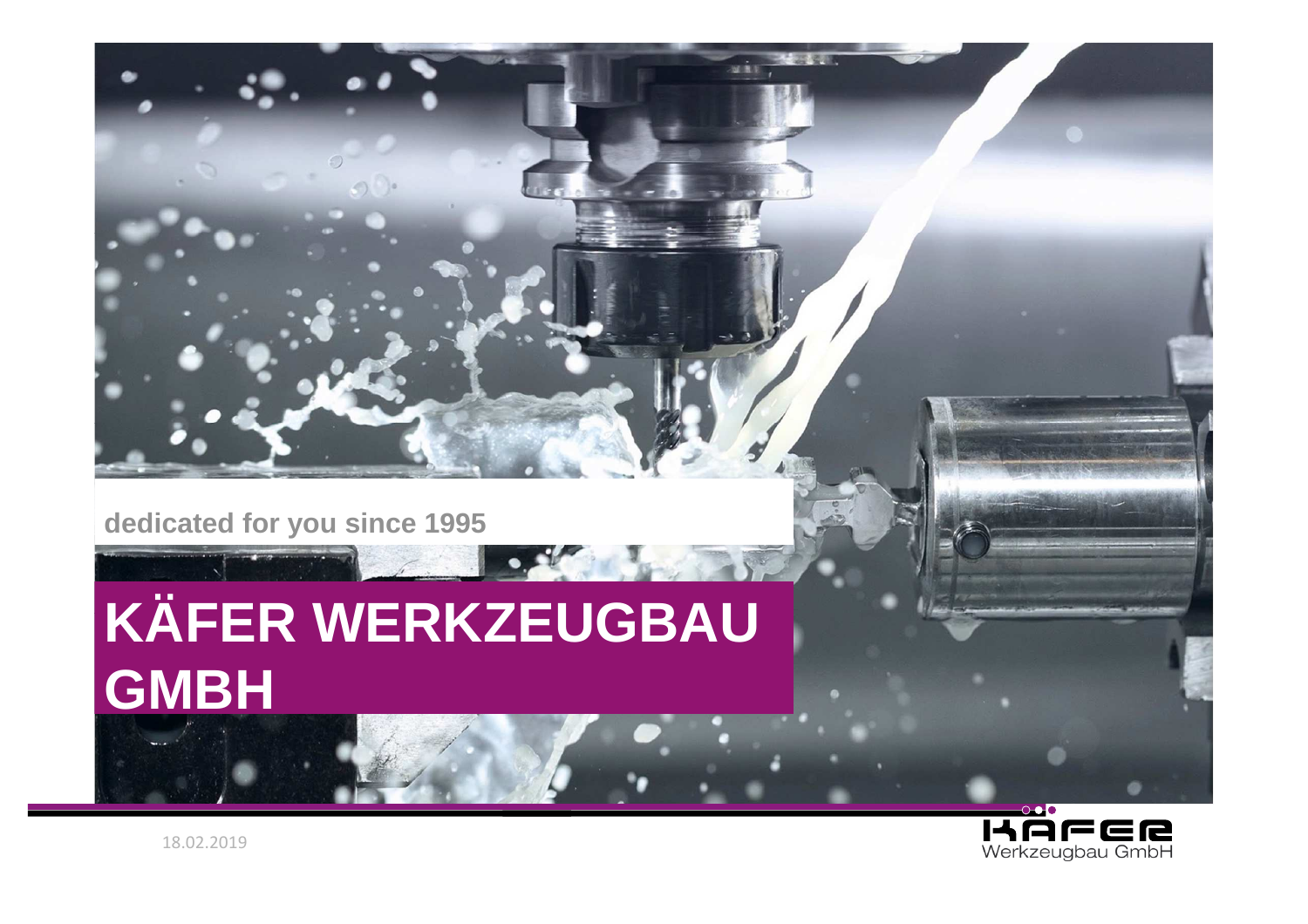



- 30 employees
- 6 trainees
- Ø age: 39 years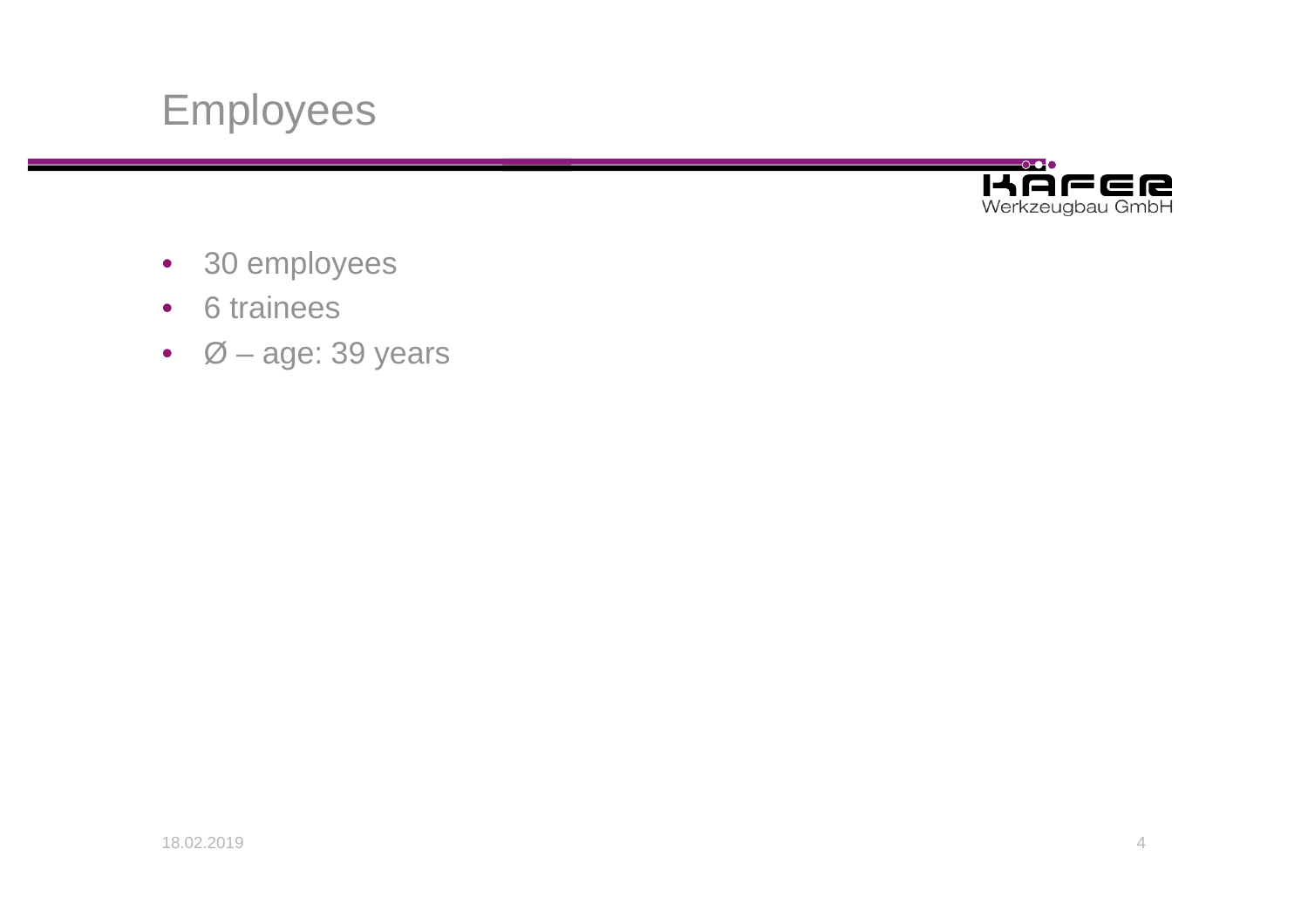

- •Adherence to schedules
- • Total Quality Management (DIN EN ISO 9001:2015)
- •Made in Germany

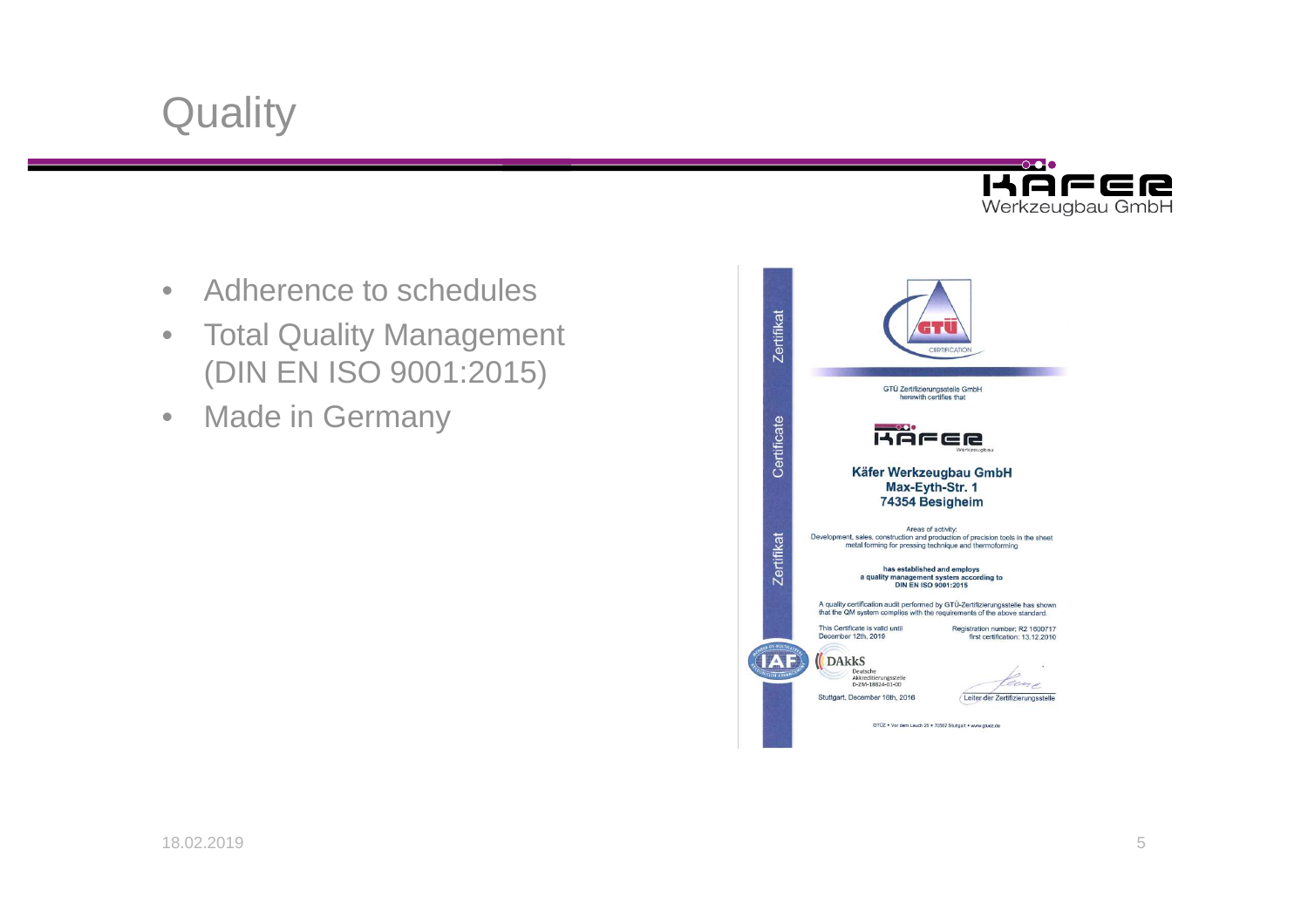#### Technical competence related to tools



•Individual solutions:



- $\bullet$  Ideal selection of the active component materials in the tool to increase of life
- $\bullet$ Optimization / service / maintenance / repairs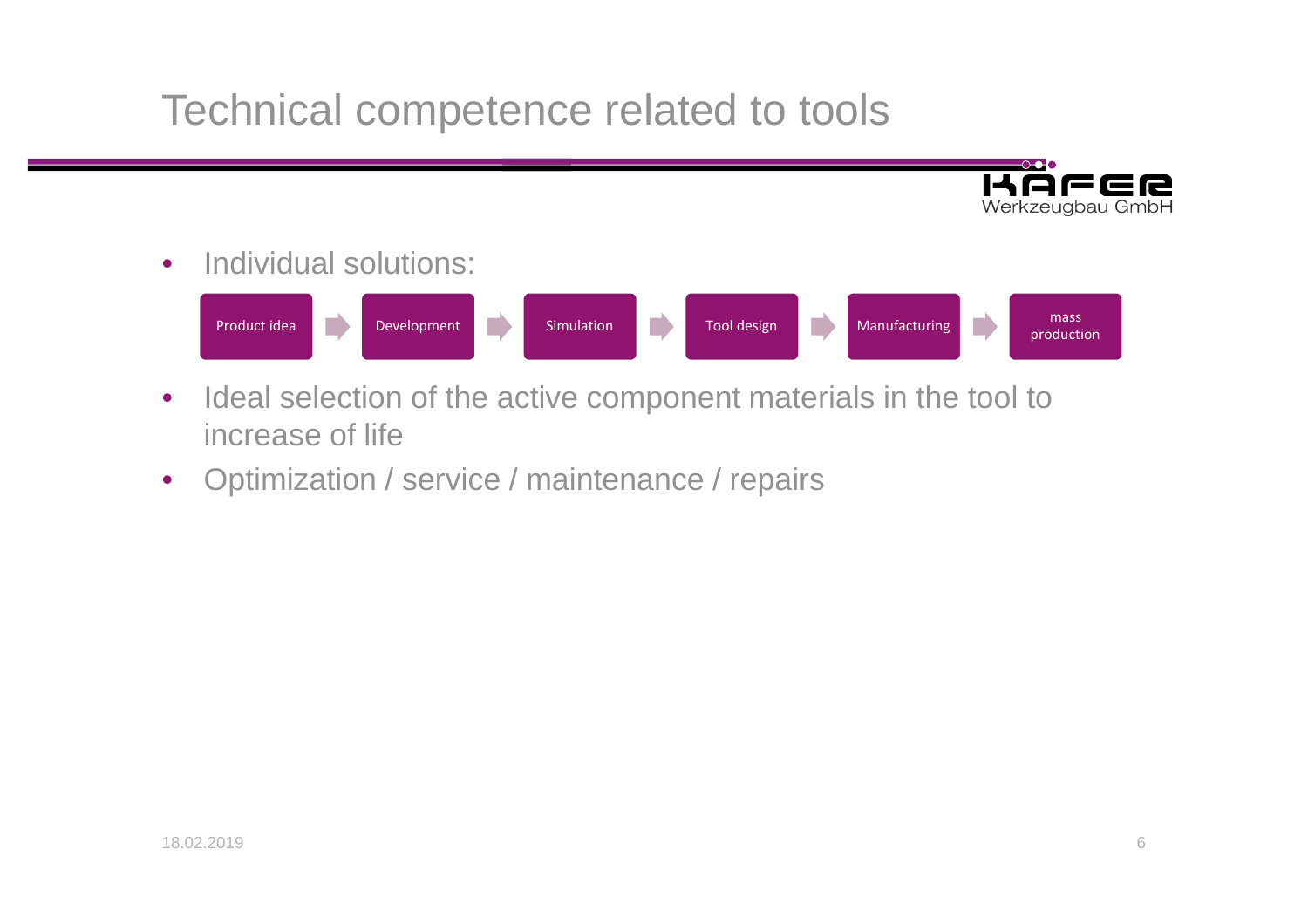#### Technical process competence



- $\bullet$ Active support to **reduce cost** in different manufacturing processes
- $\bullet$  **Exact process planning** and utilization of the economic and creative potential
- $\bullet$ Cooperation with **scientific organizations**
- $\bullet$ Continuous customer service with a direct contact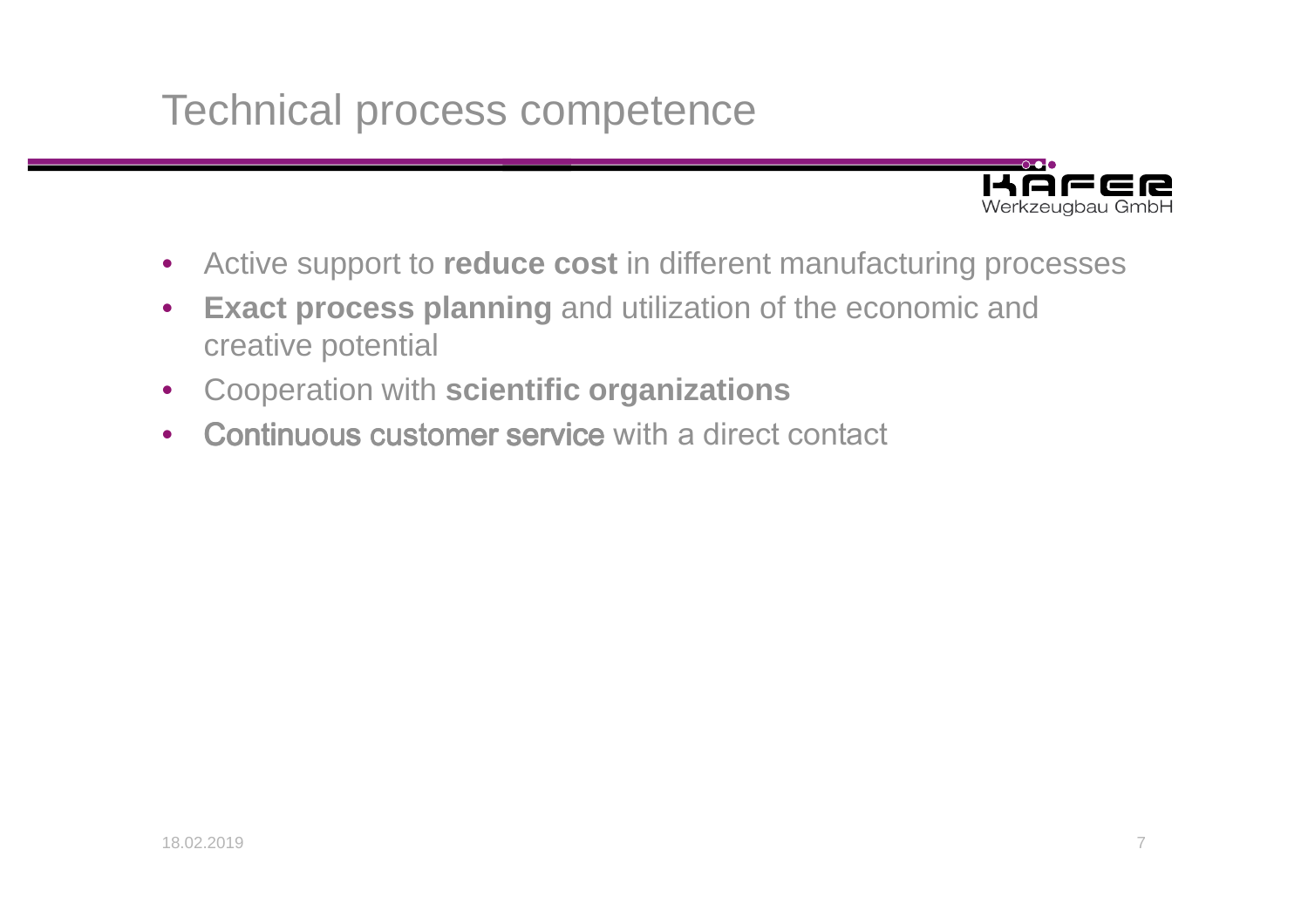

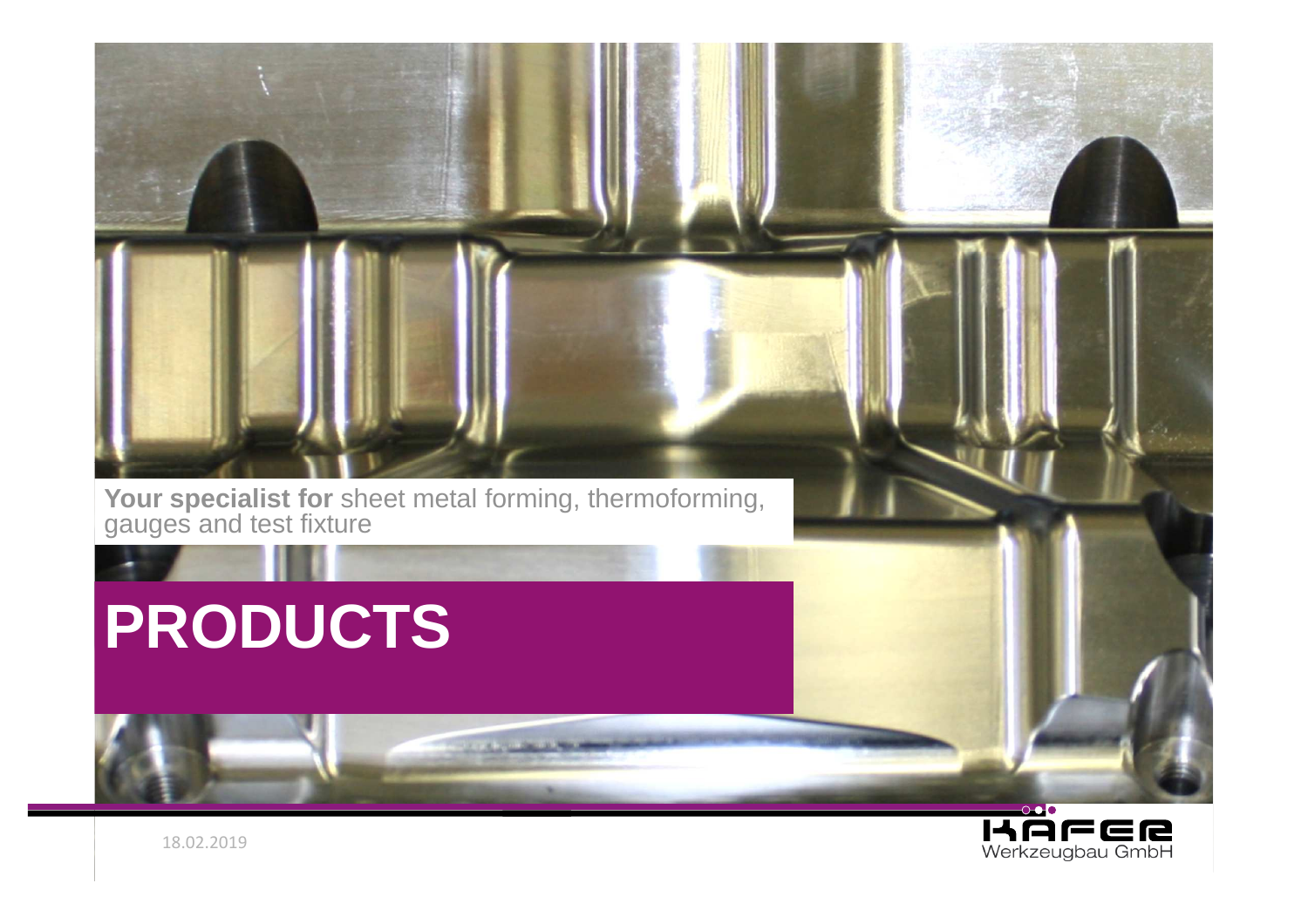## Sheet metal forming – your requirements



- You have a demand for transfer-, progressive-, insertion- and/or multi-staged tool.
- $\bullet$ The thickness of the metal sheets needed is 0.3 to 5 mm.
- $\bullet$  The requirements of your tooling equipment ranges between 60 –400 strokes per minute.
- You need a high repeat accuracy tolerances of +/- 3- <sup>5</sup> µ.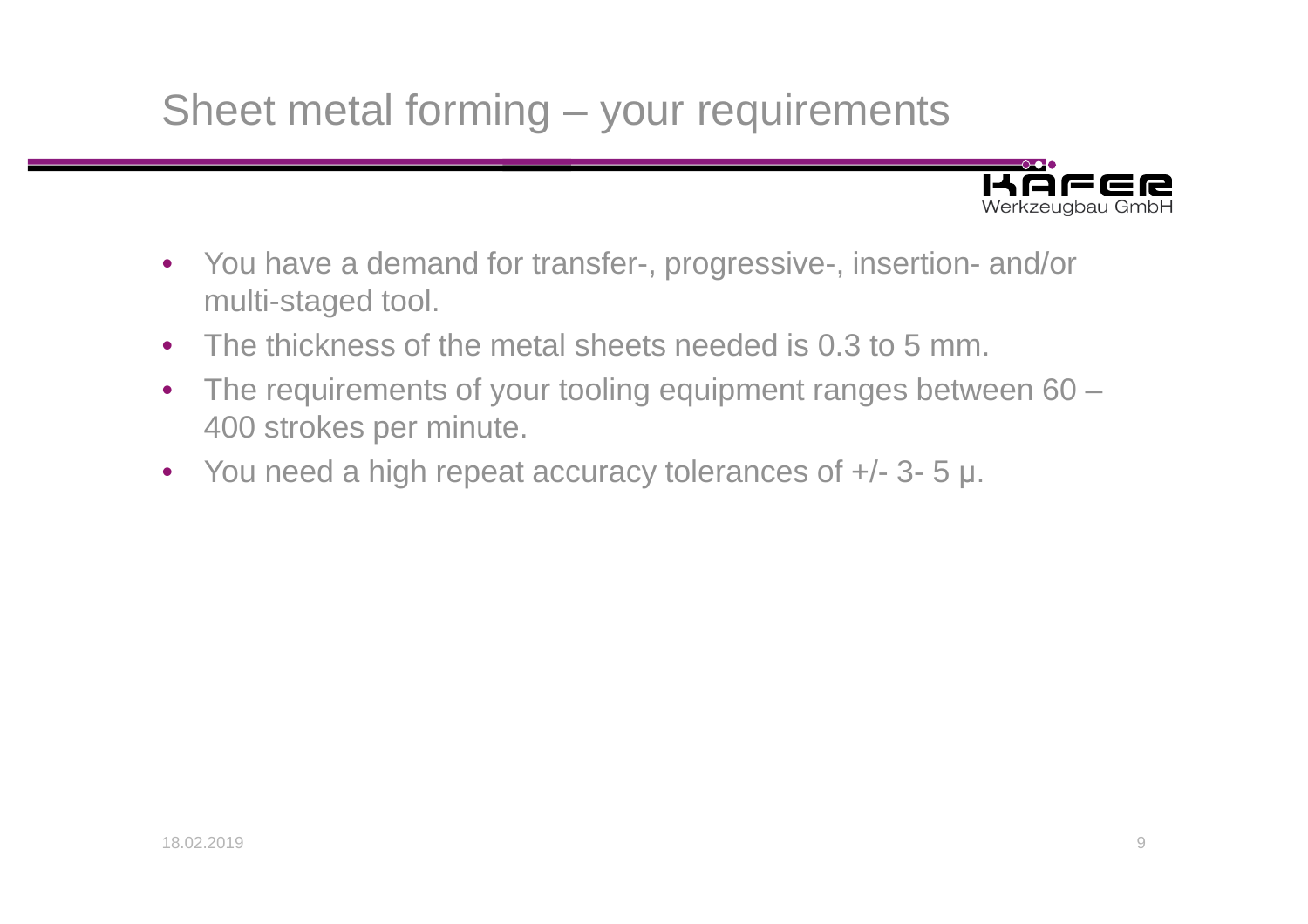#### **Products**

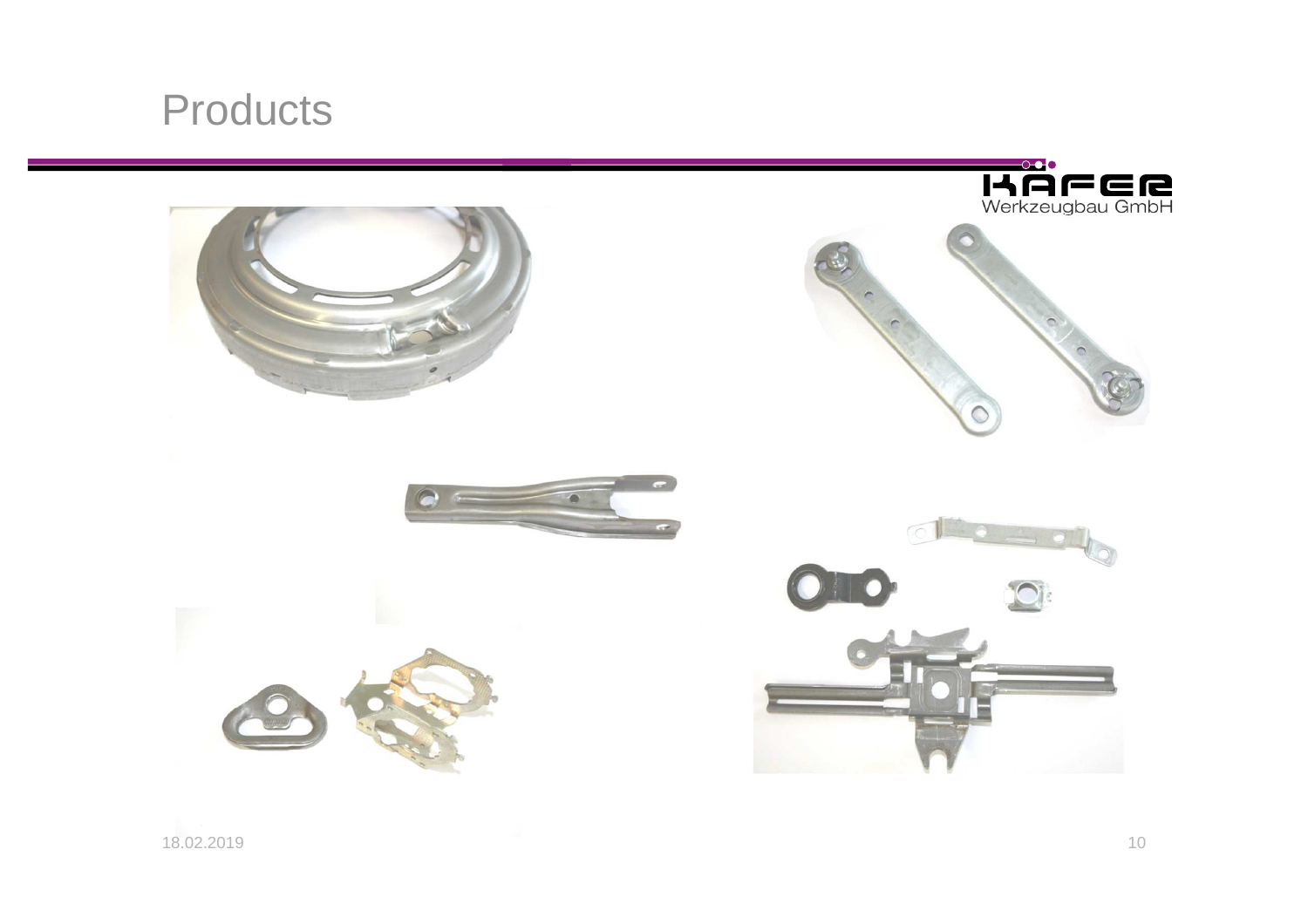

- To achieve a **continuous process reliability** during stamping, we are integrating scrubbing processes, active temperature regulation and drizzle peripherals into the tools. With that we avoid to receive tinsel and/or chips in our stations during shaping and embossment.
- $\bullet$  The design of the **tool for servo presses** will be adjusted to the need of the servo technology.
- $\bullet$  Special tool technology to reach 70 – 80% flush-cut share at the stamped parts.
- $\bullet$  If needed, **tool changing systems** through plug-in technology which facilitates the service and maintenance. Sensor technology and actuating elements to observe processes during stamping.
- **Consideration of tribology** during tool execution. Holistic approach of the stamping system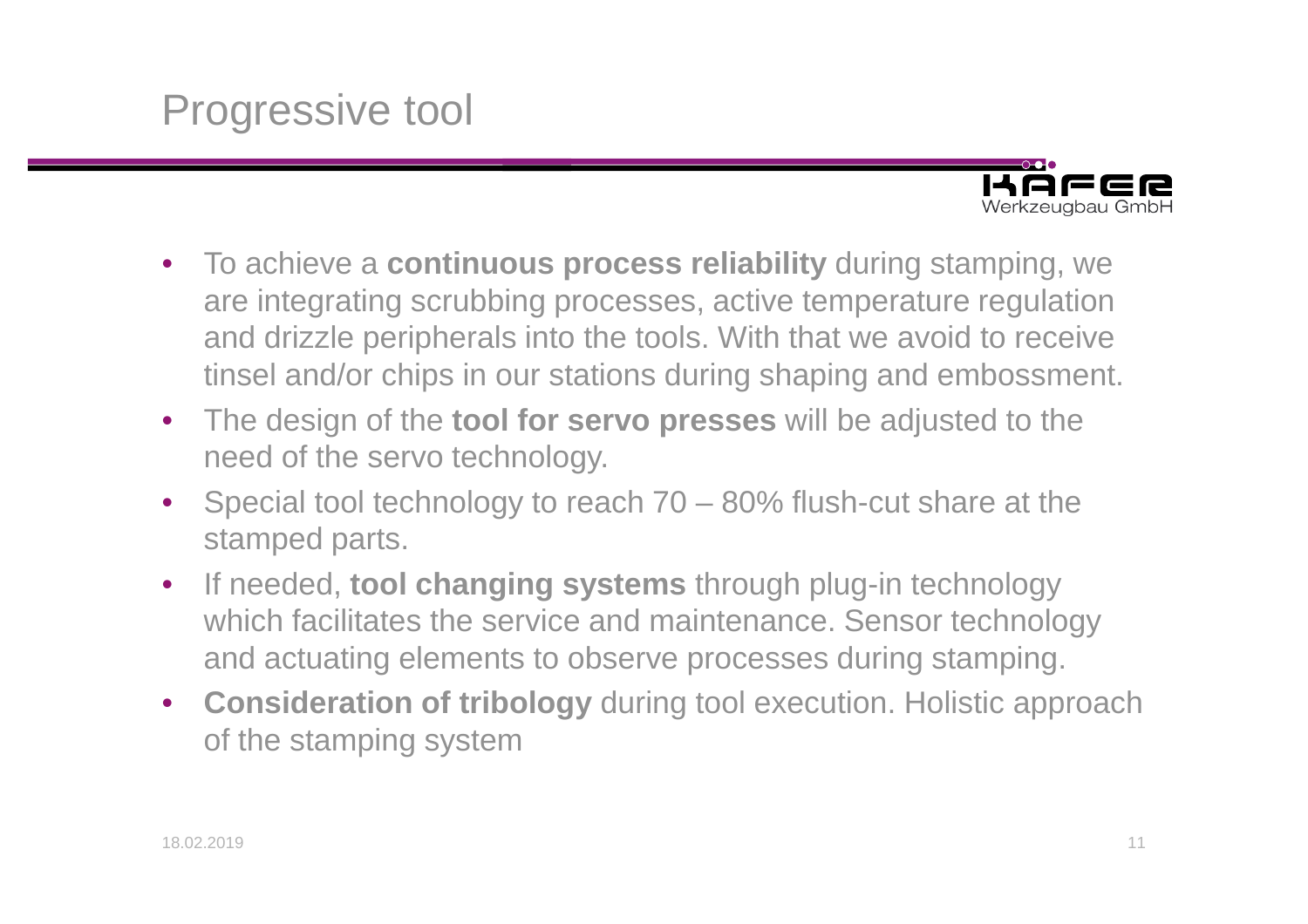#### Transfer tool



- $\bullet$  Tool design on servo presses with simulation possibilities to optimize the process for the motion curve (relative curves)
- $\bullet$ **Sizes of tools up to 3 m possible (in house production)**
- $\bullet$ Constructions of tools under consideration of equipment parameters
- $\bullet$ Teamwork with stamping companies
- $\bullet$  Sensor technology and actuating elements to observe processes during stamping
- $\bullet$ Consideration of tribology during tool execution
- $\bullet$ **Holistic approach of the stamping system.**
- $\bullet$  Transfer tools with complex transfer tracks and grasper (in house effort)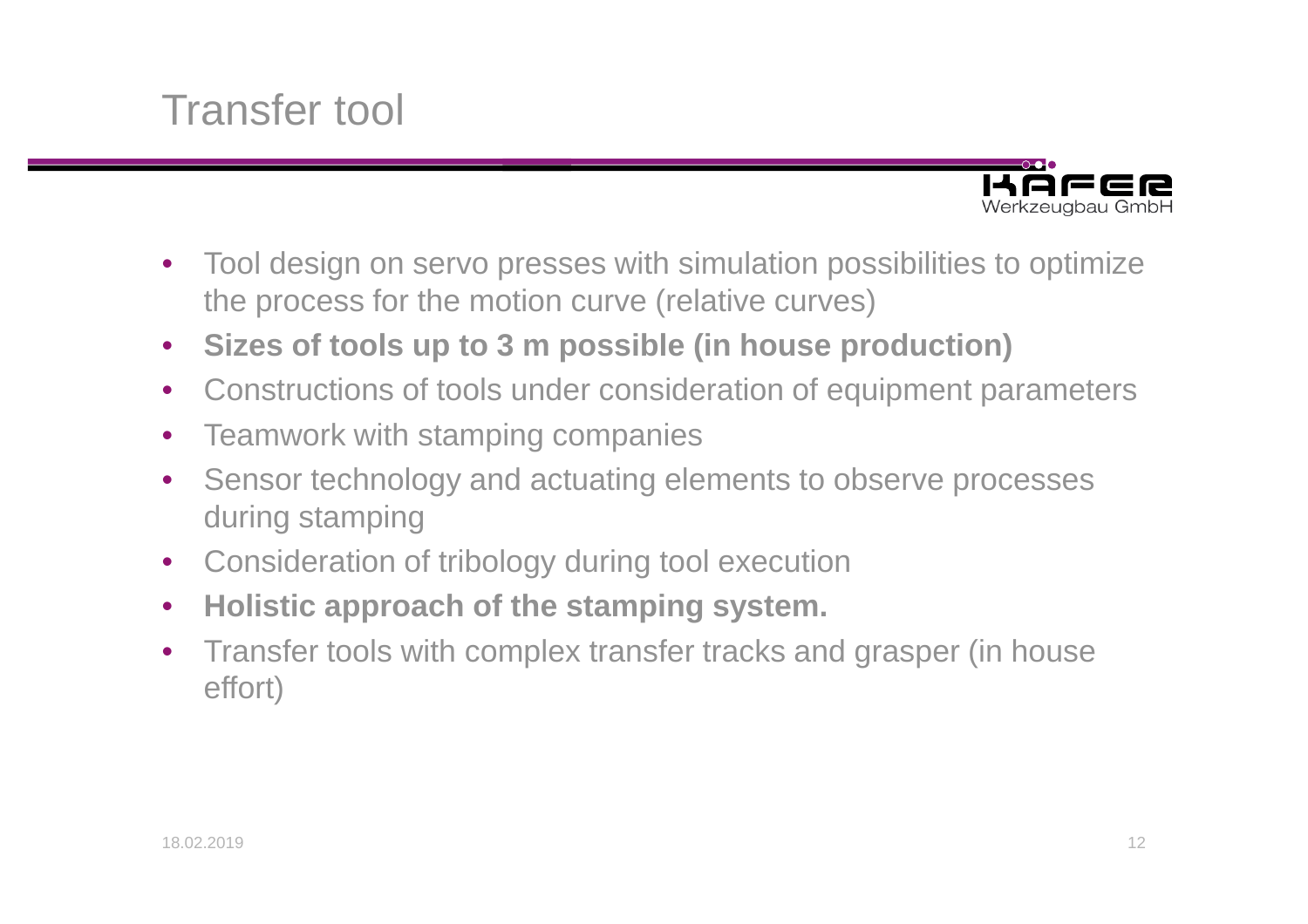



- $\bullet$ Tool execution in dependence of the future tool
- $\bullet$ Implementation of the simulation of the tool technology
- $\bullet$ **Manufacturing of pilot parts**
- $\bullet$  **Short response time to execute component tests withprototypes at an earlier stage at the customer site**
- Test-bed parts for clutch test benches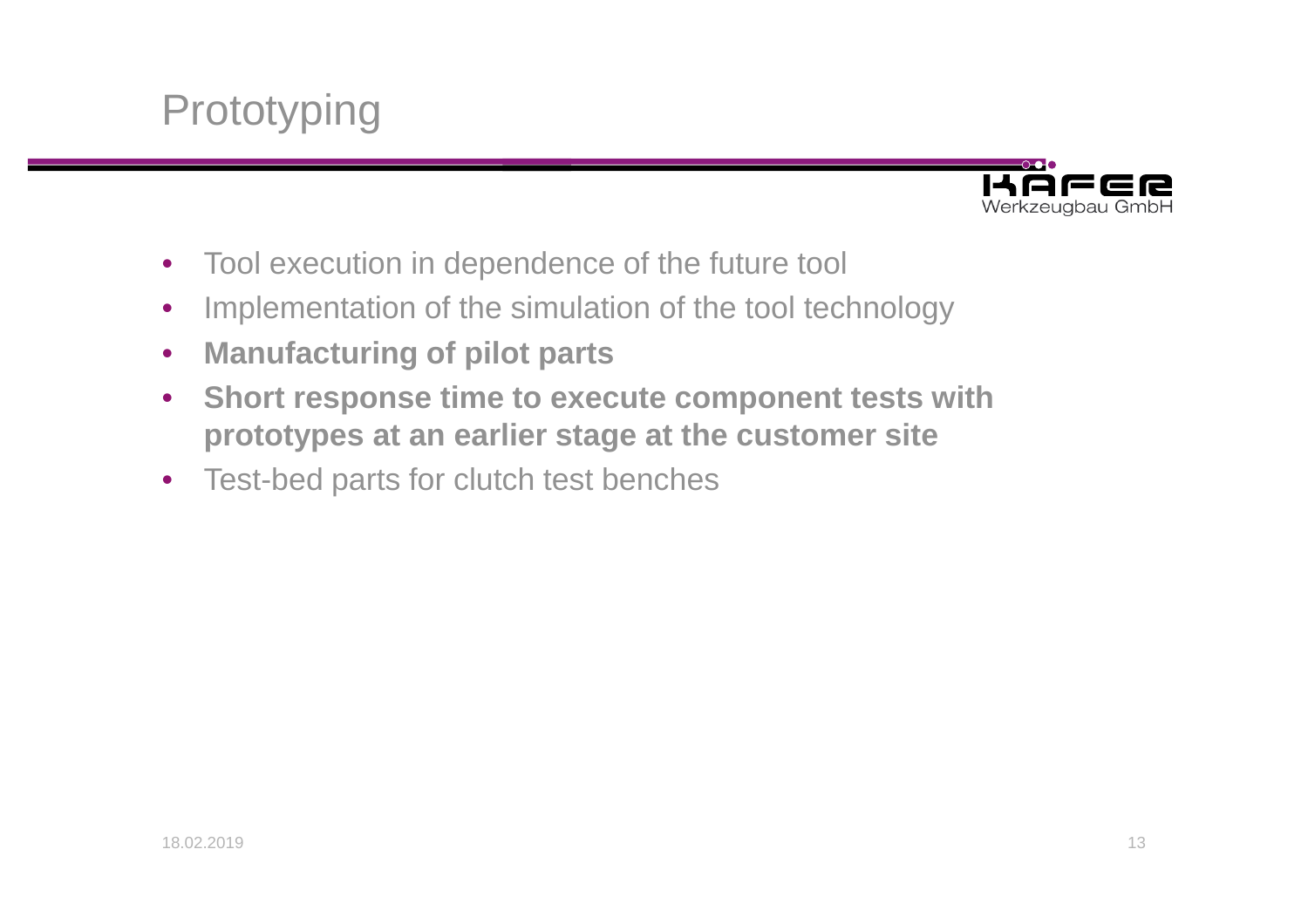#### **Thermoforming**



- As experienced specialists we are producing **first class thermo forms** for customers of the food- and packaging industry, electronicas well as automotive industry.
- We are producing **individual thermo forms** that are used to manufacture drink and yoghurt cups as well as flap packages including stapling of it. Our portfolio also includes the production of **complete form-fill- and seal lines**.
- $\bullet$  Käfer is producing high quality tools for the manufacturing of single and multi material blisters, that will be adjusted to the form of your products.
- Depending on the demand of the customer we are manufacturing highly productive forming tools that are used for manufacturing of stacking pallets as well as other components and small parts.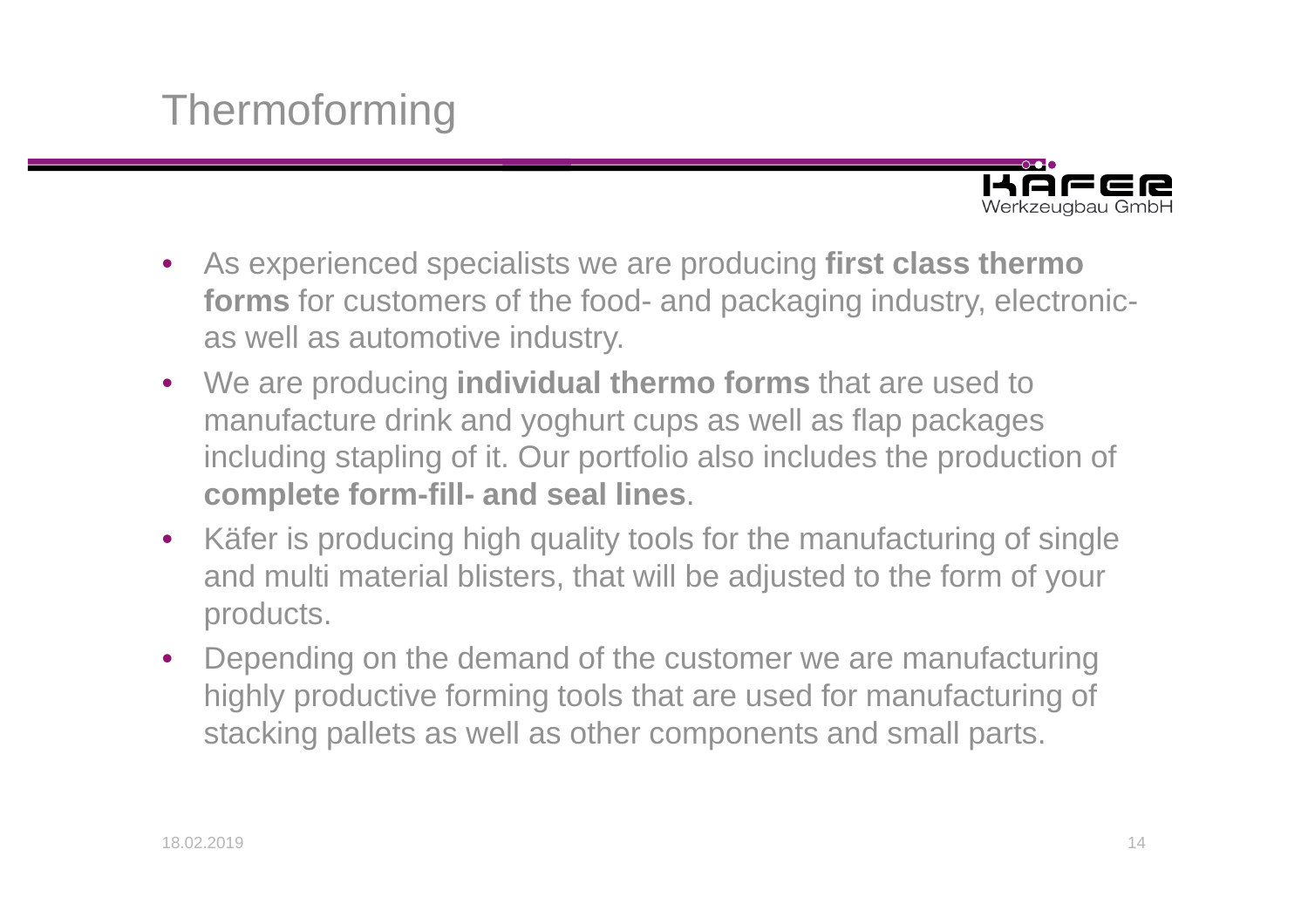#### Gauges and test fixture



- $\bullet$  **Our gauging area produces:**
	- $\bullet$  individual adjustment gauges and standard reference gauges for edge adjusters of editing tools
	- $\bullet$  Gauges to put onto the too – directly in the system or externally via a device.
	- $\bullet$ Foreman with champion points to adjust and verify the gauges
	- $\bullet$  Test- and tracing gauges to monitor the processes during stamping of components
- For constant product quality as well as for rational quality monitoring we are producing the **test fixtures based on your specification**.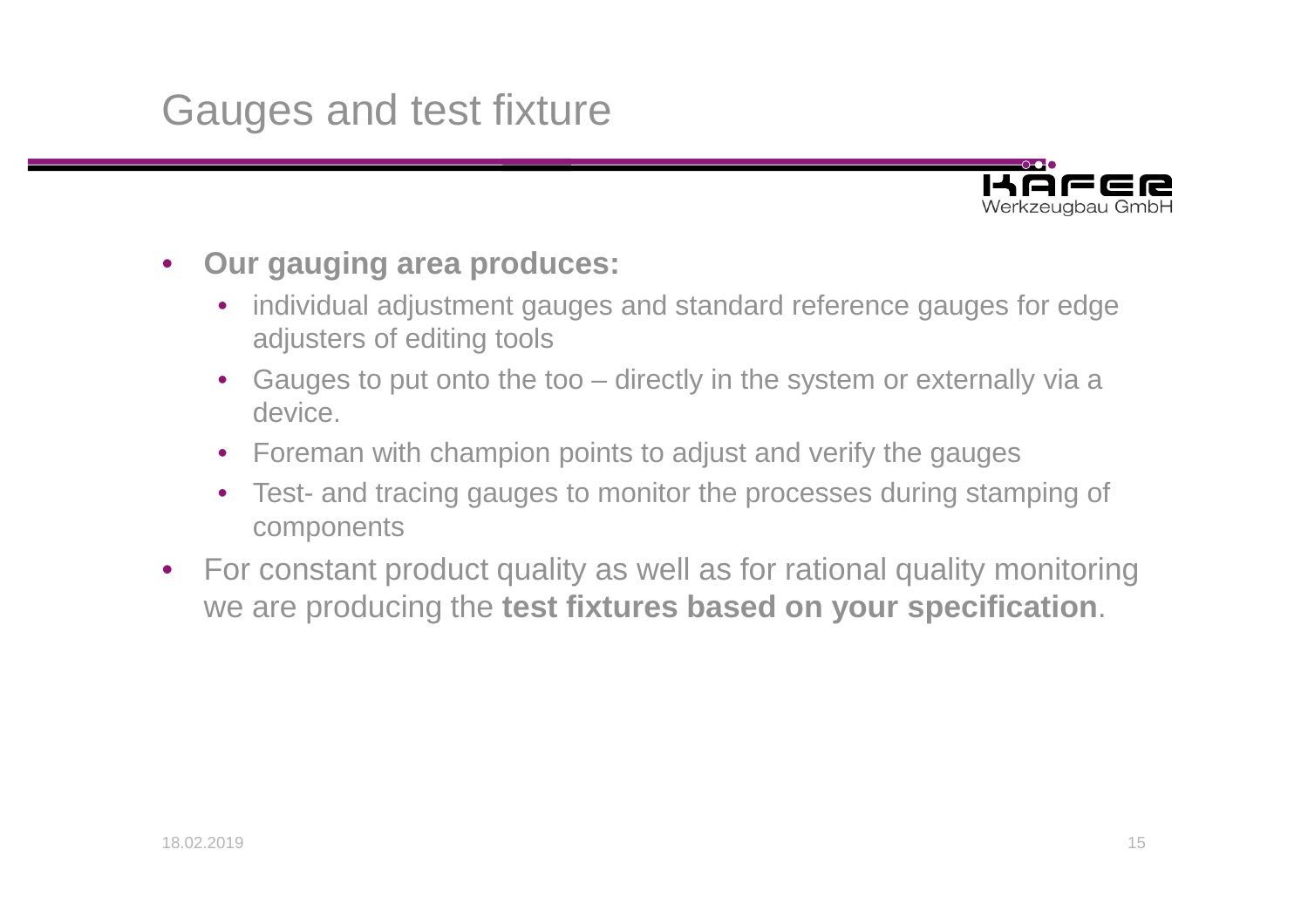



- Our experienced employees are producing complex single parts with the highest accuracy requirements based on your drawings and data, as well as individual assemblies including mounting.
- $\bullet$  In addition we are producing serial parts for mechanically machined tools. For that we offer a **broad spectrum of production processes**. You'll find the performance overview in our machinery list.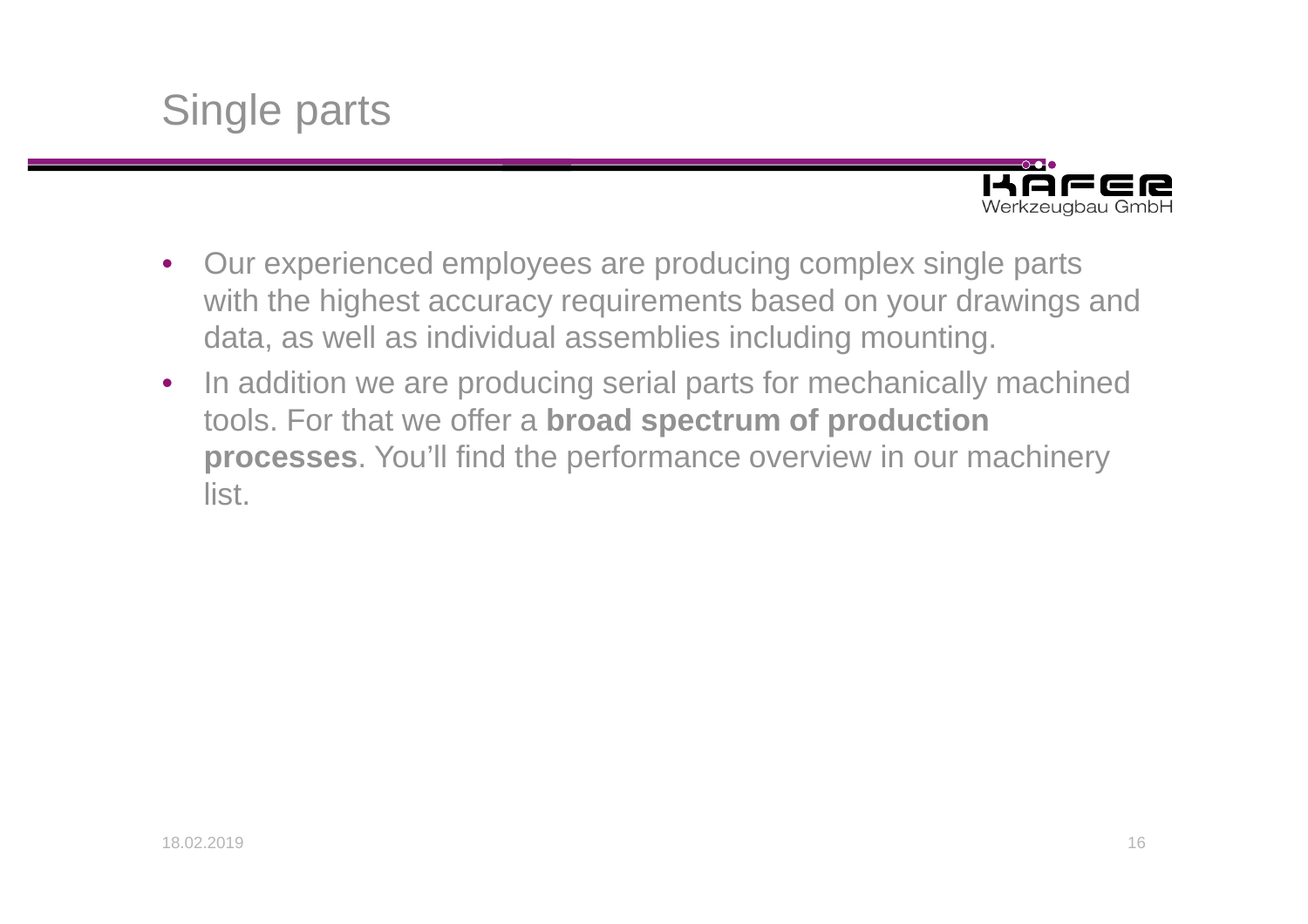

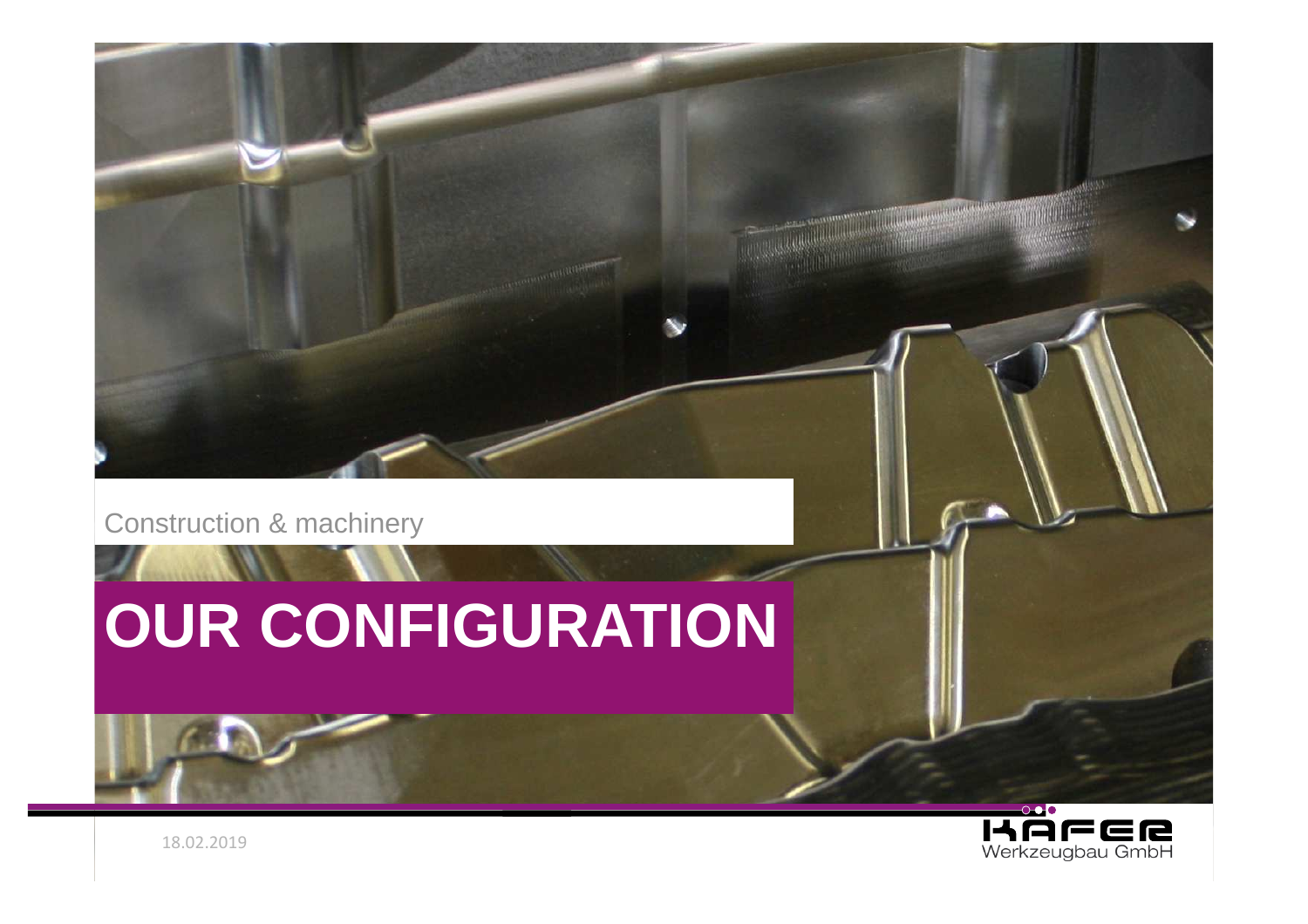## **Machinery**

|                                             |              | $\longrightarrow$<br><b>KAFER</b><br>Werkzeugbau GmbH |       |  |
|---------------------------------------------|--------------|-------------------------------------------------------|-------|--|
| <b>Type</b>                                 | $\mathsf{X}$ | Y                                                     | Z     |  |
| milling:                                    |              |                                                       |       |  |
| Oerlikon MT 4 V mit FIDIA CNC 11 Steuerung  | 3.000        | 1.400                                                 | 1.200 |  |
| Mazak VTC-2003 Bearbeitungszentrum          | 1.120        | 540                                                   | 510   |  |
| 2x Mazak VC NEXUS 510 C Bearbeitungszentrum | 1.050        | 510                                                   | 510   |  |
| coordinate grinding:                        |              |                                                       |       |  |
| Hauser Sip S50 ADCOS CNC-800                | 900          | 450                                                   | 180   |  |
| flat grinding:                              |              |                                                       |       |  |
| <b>ELB 1200</b>                             | 1.200        | 600                                                   | 400   |  |
| ELB Gerh.-Amb. 4/2VAII                      | 500          | 375                                                   | 375   |  |
| Perfekt PFG-3060 AH                         | 600          | 320                                                   | 300   |  |
| Jung HF 50                                  | 530          | 250                                                   | 230   |  |
| circular grinding:                          |              |                                                       |       |  |
| Karstens external and internal              | 1.000        | max.Drm. 310 mm                                       |       |  |
| turning:                                    |              |                                                       |       |  |
| Weiler E35/D1                               | 950          | max.Drm. 410 mm                                       |       |  |
| wire cutting:                               |              |                                                       |       |  |
| AGIE CUT 3000 S with max. 30°-Konik         | 500          | 350                                                   | 256   |  |
| AGIE CHALLENGE 2 e Cut                      | 350          | 250                                                   | 256   |  |
| die sinking:                                |              |                                                       |       |  |
| AGIE - Mondo 20 mit 60 A Generator          | 300          | 250                                                   | 250   |  |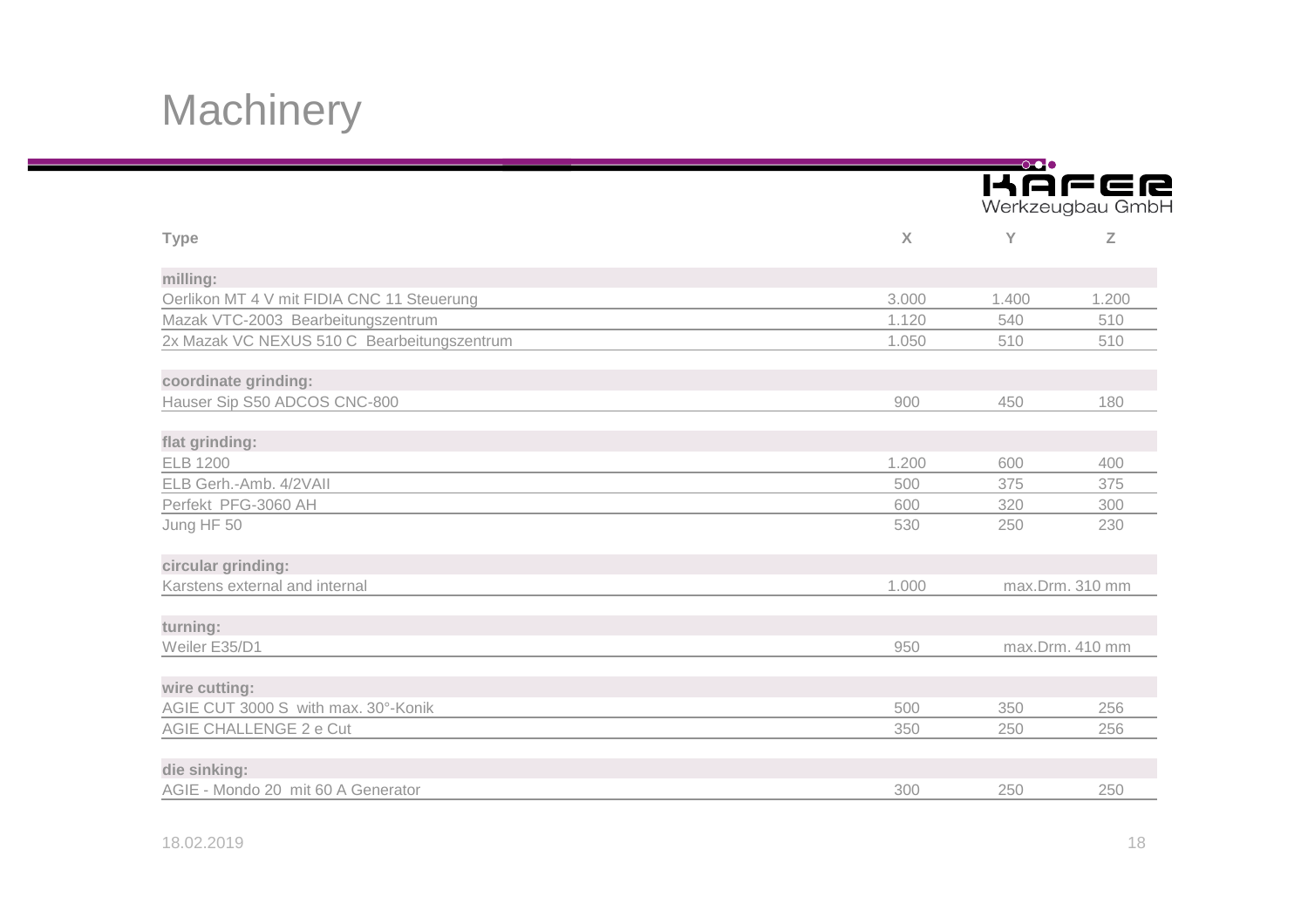Construction and process planning



- $\bullet$ 2x VISI 3D CAD Workstation with Blank
- TopSolid'Design Pro
- VISI PEPS WIRE
- Edge-CAM 3D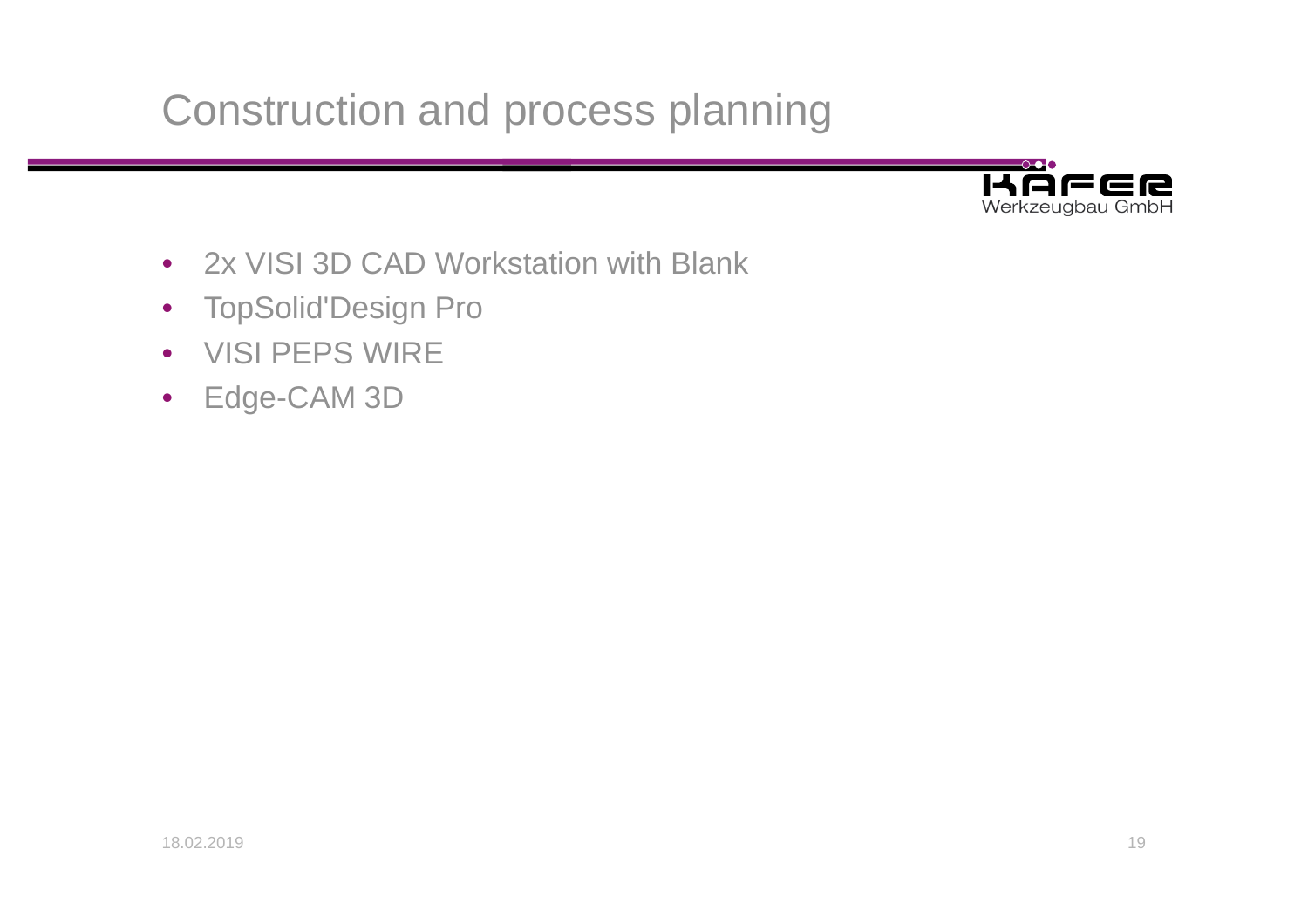

Managing Director

#### **Dieter Käfer Daniel Käfer**

Managing Director

Tel. +49(0)7143 / 401 731-11 Tel. +49(0)7143 / 401 731-16 Fax +49(0)7143 / 401 731-28dieter.kaefer@kaefer-wzb.de

 Fax +49(0)7143 / 401 731-28daniel.kaefer@kaefer-wzb.de